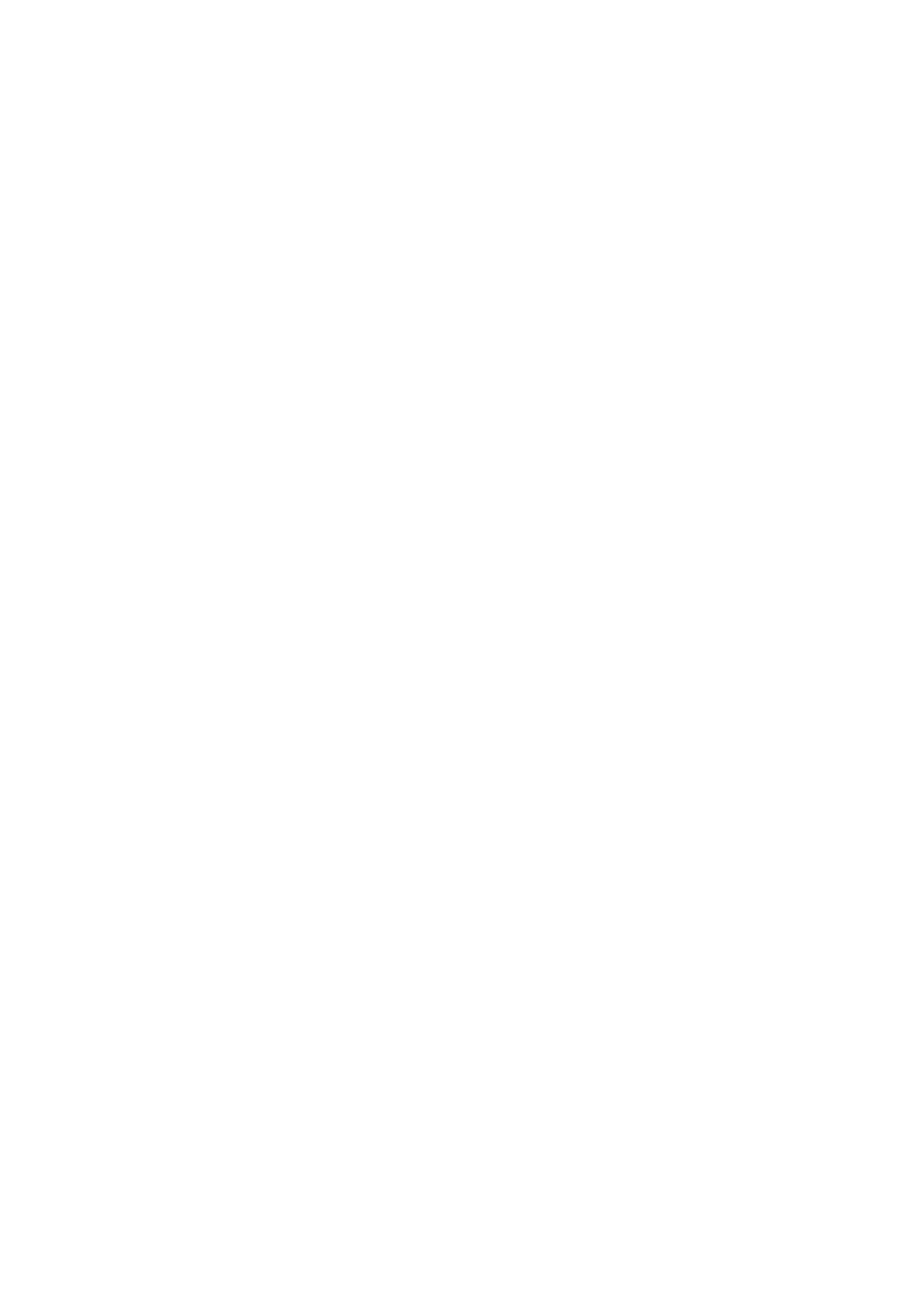### A BILL

# intituled

An Act to make supplementary provision to meet additional expenditure for the financial year 1 April 2020 to 31 March 2021.

Be it enacted by the President with the advice and consent of the Parliament of Singapore, as follows: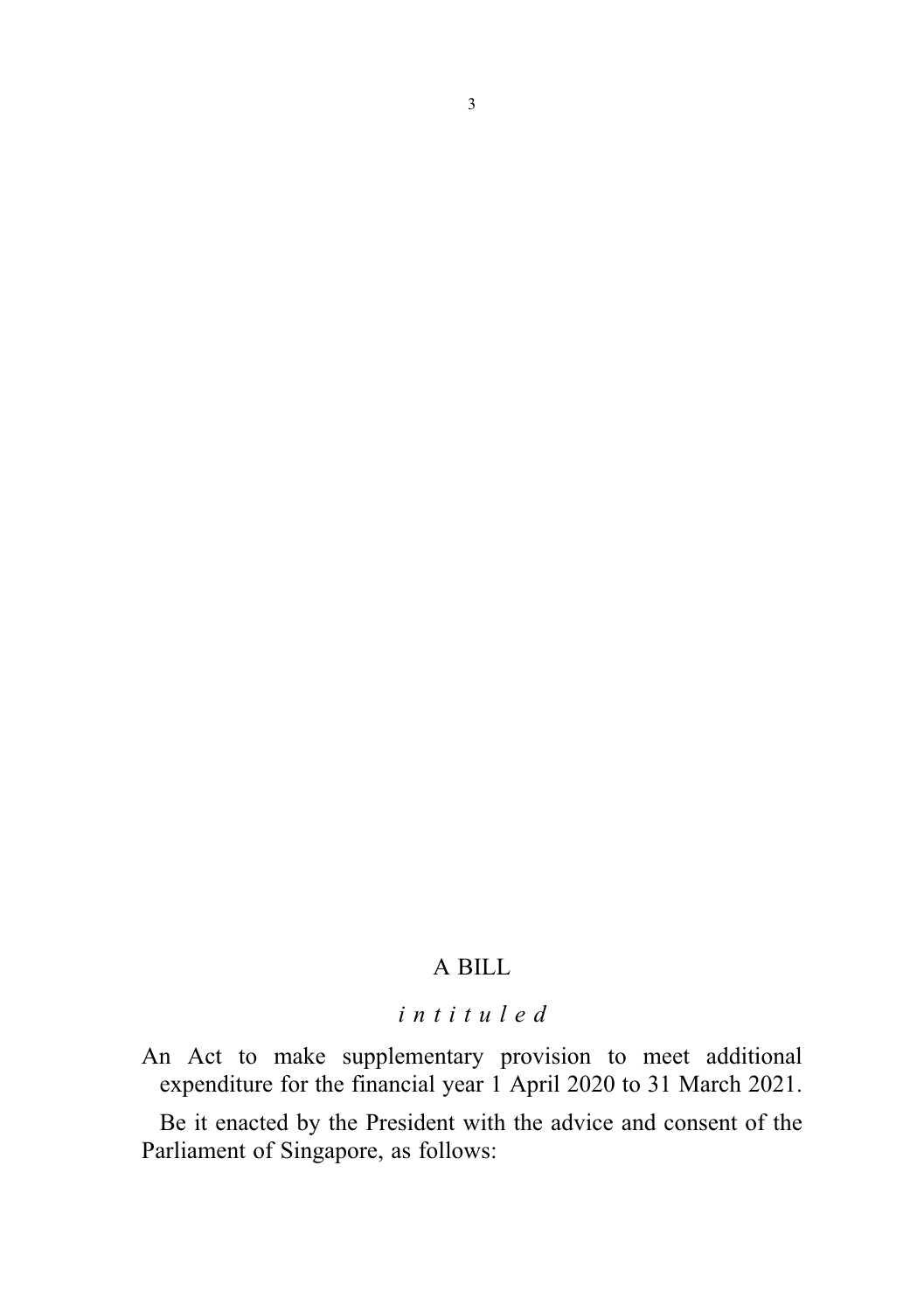## Short title

1. This Act is the Second Supplementary Supply (FY 2020) Act 2020.

# Interpretation

<sup>5</sup> 2. In this Act, "reserves" and "term of office" have the meanings given by the Constitution of the Republic of Singapore.

# Supplementary supply from Consolidated Fund

3.—(1) A further sum of not more than \$41,042,104,400, not otherwise provided for by the Supply Act 2020 (Act 10 of 2020) and <sup>10</sup> the Revised Supplementary Supply (FY 2020) Act 2020 (Act 15 of 2020), is authorised to be issued from the Consolidated Fund for the period starting 1 April 2020 and ending 31 March 2021.

(2) Under subsection (1), there shall be a drawing on the reserves not accumulated by the Government during its current term of office <sup>15</sup> of a sum not exceeding \$26,042,104,400.

(3) The sum in subsection (1) is appropriated for the Heads of Expenditure for the public service specified in the Schedule.

# Supplementary supply from Development Fund

4.—(1) A further sum of not more than \$2,270,511,200, not <sup>20</sup> otherwise provided for by the Supply Act 2020 and the Revised Supplementary Supply (FY 2020) Act 2020, is authorised to be issued from the Development Fund for the period starting 1 April 2020 and ending 31 March 2021.

(2) The sum in subsection (1) shall be a drawing on the reserves not <sup>25</sup> accumulated by the Government during its current term of office.

(3) The sum in subsection (1) is appropriated for development purposes under the Heads of Expenditure specified in the Schedule.

## Virement disapplied

5. Sections 17(4) and 17A of the Financial Procedure Act  $30$  (Cap. 109) do not apply to any amount in section 3(2) or 4 that is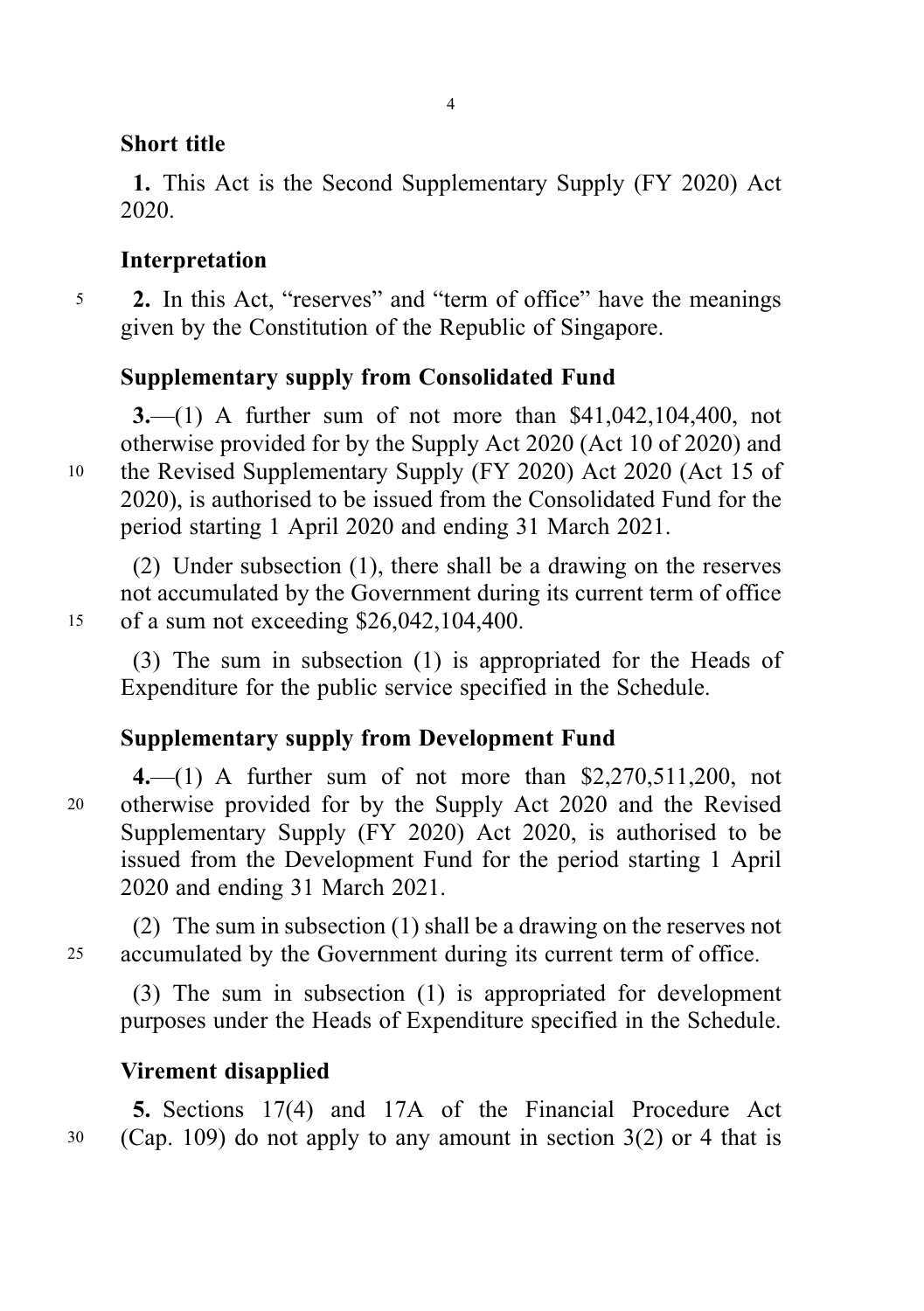to be drawn on the reserves not accumulated by the Government during its current term of office.

5

# THE SCHEDULE

Sections  $3(3)$  and  $4(3)$ 

### HEADS OF EXPENDITURE FOR WHICH 5 FURTHER SUMS ARE APPROPRIATED

| Head | Title                                            | Appropriation from Appropriation from<br>Consolidated Fund | Development Fund | Total<br>appropriations |    |
|------|--------------------------------------------------|------------------------------------------------------------|------------------|-------------------------|----|
|      |                                                  | \$                                                         | \$               | \$                      |    |
| Ι    | Ministry of Social and<br>Family Development     | 1,063,442,000                                              | .                | 1,063,442,000           | 10 |
| K    | Ministry of Education                            | 300,000,000                                                |                  | 300,000,000             |    |
| M    | Ministry of Finance                              | 3,650,000,000                                              |                  | 3,650,000,000           |    |
| O    | Ministry of Health                               | 7,000,900,000                                              |                  | 7,000,900,000           |    |
| Q    | Ministry of<br>Communications and<br>Information | 430,325,000                                                |                  | 430,325,000             | 15 |
| S    | Ministry of Manpower                             | 3,122,917,400                                              | 59,711,200       | 3,182,628,600           |    |
| T    | Ministry of National<br>Development              | 2,880,000,000                                              | 500,000,000      | 3,380,000,000           | 20 |
| U    | Prime Minister's Office                          | 60,000,000                                                 |                  | 60,000,000              |    |
| V    | Ministry of Trade and<br>Industry                | 1,851,670,000                                              | 1,710,800,000    | 3,562,470,000           |    |
| X    | Ministry of Culture,<br>Community and Youth      | 12,850,000                                                 | .                | 12,850,000              | 25 |
| Ζ    | <b>Financial Transfers</b>                       | 20,670,000,000                                             |                  | 20,670,000,000          |    |
|      | <b>Total</b>                                     | 41,042,104,400                                             | 2,270,511,200    | 43,312,615,600          |    |
|      |                                                  |                                                            |                  |                         |    |